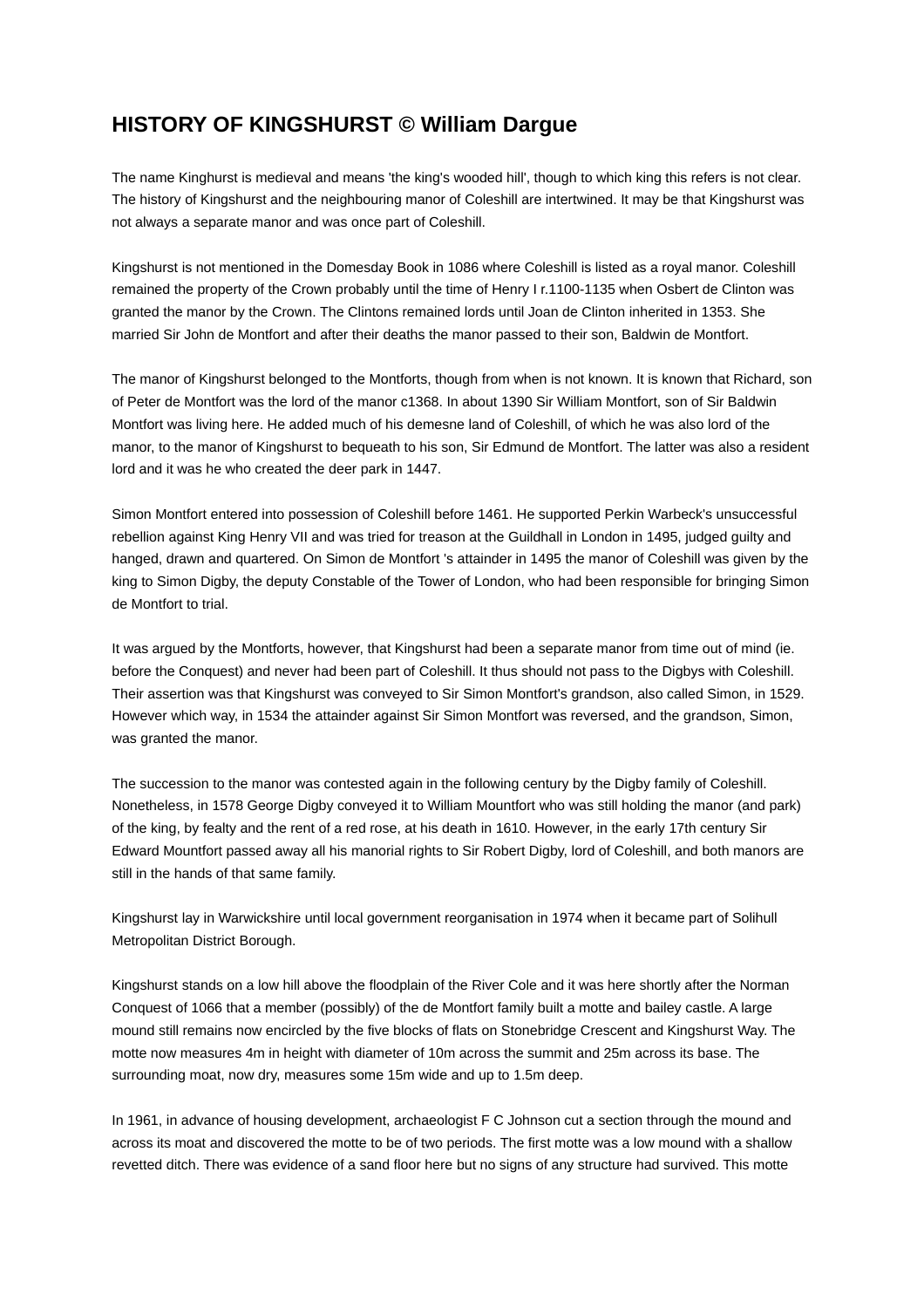probably dates from shortly after 1066 and was presumably topped by a wooden castle or look-out tower, perhaps similar to that at Castle Bromwich at this same period.

Pottery finds date the second period of development to the second half of the 13th century. At that time the mound was significantly heightened, the ditch widened and deepened and an inner palisade constructed.

The first records relating to the de Montforts date from this time. Evidence of large post-holes in the interior clearly suggest the existence of a tower. North-east of the motte the bailey was much modified. It was here that a timber-framed house was built surrounded by a new moat which intersected the moat of the castle. The interior revetted stone wall of the bailey was dated as being of the 14th century.

During the reigns of William & Mary (r.1689-1702/ 1694) a new Kingshurst Hall was built presumably by the Digbys, to replace its medieval predecessor, which may have fallen into decay. The new haouse was a large redbrick building of two storeys and had a steeply pitched tiled roof with dormer windows. Access across the medieval moat was via a brick bridge which still exists. The hall almost filled the space within the moat whose inner revetting wall is of bricks probably of the same date as the hall, but resting on stone foundations. At the west corner outside the moated inclosure is an earlier timber-framed stable.

Kingshurst Hall, park and farmlands were always let out by the Digby family, who were absentee lords of the manor. By the 18th century the tenancy was held by the York family who are still remembered in the name of Yorkswood, formerly Kingshurst Wood. By 1885 the tenancy of the hall and farm was held by the Townsend family, passing to brothers, George and Walter who ran the farm into the 20th century.

By the time of George's death in 1950, Birmingham City Council had taken ownership and was planning to develop the Kingshurst estate for housing. With Walter's failing health, the Hall fell into disrepair. Plans to restore it failed for lack of funds. Walter was rehoused in Castle Bromwich in 1960 and the hall was demolished two years later. On Stonebridge Crescent, the medieval motte and moat, now dry, are still clearly visible and the 18thcentury bridge has been maintained in good repair. Certainly worth a look.